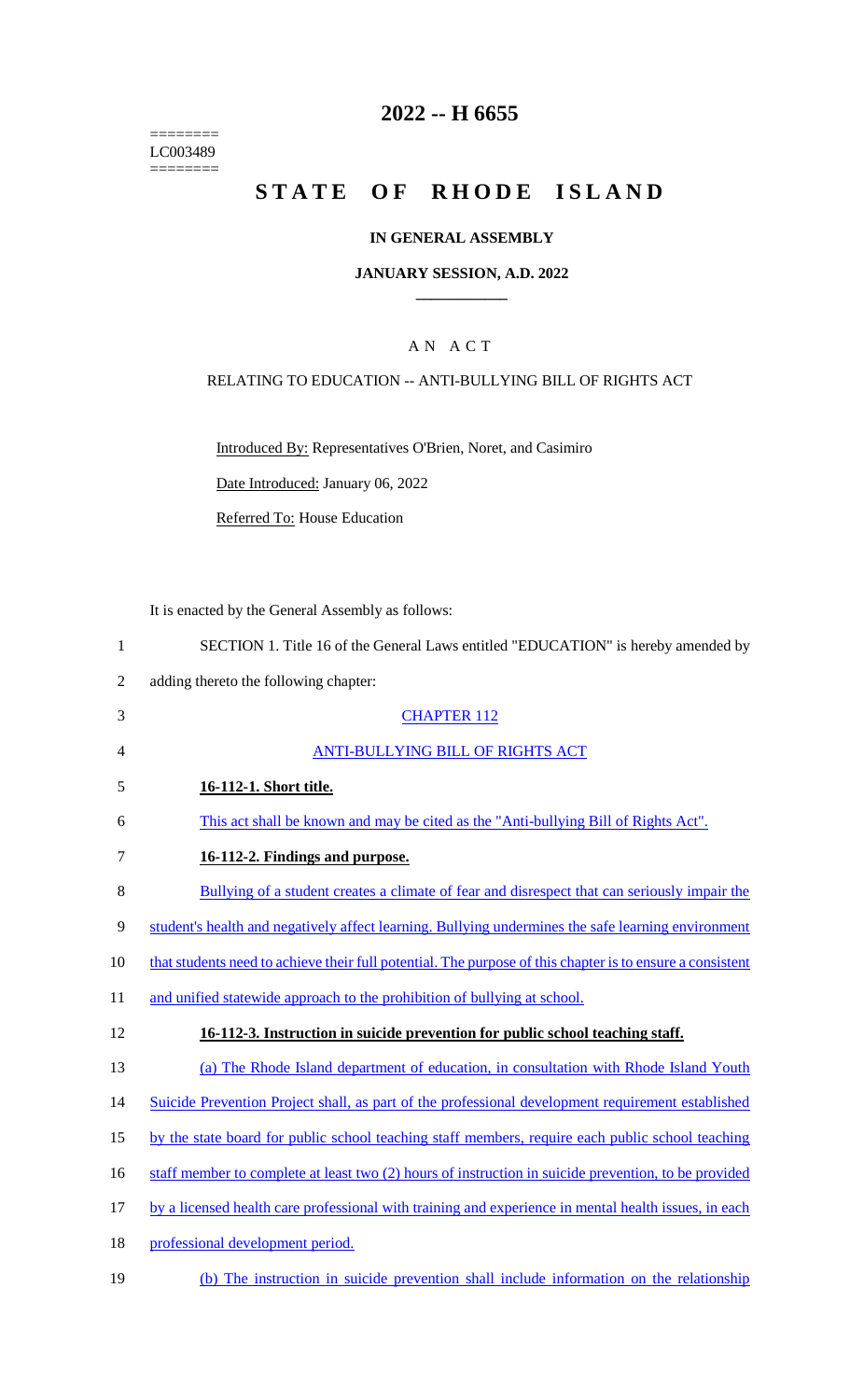- 1 between the risk of suicide and the incidents of harassment, intimidation, bullying and information
- 2 on reducing the risk of suicide in students who are members of communities identified as having
- 3 members at high risk of suicide.
- 4 **16-112-4. Report card information.**
- 5 (a) Report cards issued pursuant to this chapter shall include data identifying the number
- 6 and nature of all reports of harassment, intimidation, or bullying.
- 7 (b) The commissioner of education shall establish a uniform methodology for the reporting
- 8 of the data concerning administrative personnel on a full-time equivalent basis.
- 

#### 9 **16-112-5. Training program -- Requirements.**

- 10 Each newly elected or appointed school board member shall complete, during the first year 11 of the member's first term, a training program to be prepared and offered by the Rhode Island 12 department of education, in consultation with the Rhode Island Association of School 13 Superintendents, training on harassment, intimidation, and bullying in schools in consultation with 14 recognized experts in school bullying from a cross section of academia, child advocacy
- 15 organizations, nonprofit organizations, professional associations, and government agencies.
- 

# 16 **16-112-6. Reporting of certain acts by school employees -- Report and public hearing.**

- 17 (a) Any school employee observing or having direct knowledge from a participant or victim 18 of an act of violence shall, in accordance with standards established by the commissioner, file a
- 19 report describing the incident to the school principal in a manner prescribed by the commissioner,
- 20 and a copy of same shall be forwarded to the district superintendent and principal.

# 21 (b) The principal shall notify the superintendent of the action taken regarding the incident. 22 Two (2) times each school year, between September 1 and January 1 and between January 1 and 23 June 30, at a public hearing, the school principals shall report to the superintendents all acts of 24 violence, vandalism, and harassment, intimidation, or bullying which occurred during the previous 25 reporting period. The report shall include the number of reports of harassment, intimidation, or 26 bullying, the status of all investigations, the nature of the bullying, the names of the investigators, 27 the type and nature of any discipline imposed on any student engaged in harassment, intimidation, 28 or bullying, and any other measures imposed, training conducted, or programs implemented, to 29 reduce harassment, intimidation, or bullying.

### 30 (c) The information shall also be reported once during each reporting period to the Rhode

- 31 Island department of education. The report must include data broken down by each school in the
- 32 district, in addition to district-wide data. It shall be a violation to improperly release any
- 33 confidential information not authorized by federal or state law for public release.
- 34 (d) The report shall be used to grade each school for the purpose of assessing its effort to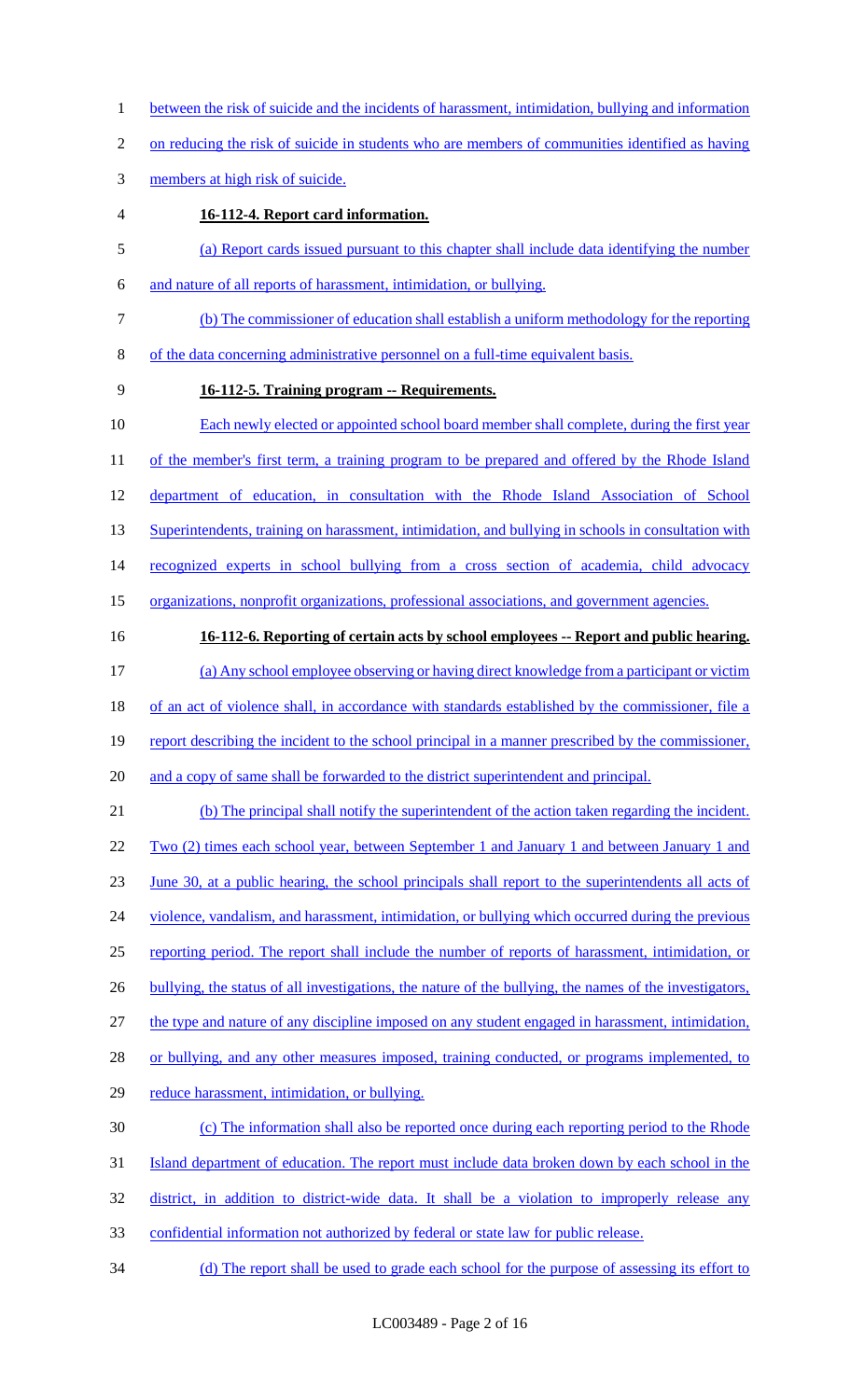1 implement policies and programs consistent with the provisions of this chapter. The district shall receive a grade by the department of education determined by averaging the grades of all the schools in the district. The commissioner shall promulgate guidelines for a program to grade schools for the purposes of this section. (e) The grade received by a school and the district shall be posted on the homepage of the school's website. The grade for the district and each school of the district shall be posted on the homepage of the district's website. A link to the report shall be available on the district's website. The information shall be posted on the websites within ten (10) days of the receipt of a grade by the school and district. (f) Verification of the reports on violence, vandalism, and harassment, intimidation, or 11 bullying shall be part of the state's monitoring of the school district, and the board of education 12 shall adopt regulations that impose a penalty on a school employee who knowingly falsifies the 13 report. (g) The department of education shall provide ongoing staff training, in cooperation in fulfilling the reporting requirements pursuant to this section. The representative of the school 16 employees shall have access monthly to the number and disposition of all reported acts of school 17 violence, vandalism, and harassment, intimidation, or bullying. **16-112-7. Annual reports to legislature.**  19 The commissioner of education shall, on or before January 1 of each year, submit a report 20 to the general assembly detailing the extent of violence, vandalism, and harassment, intimidation, or bullying in the public schools and making recommendations to alleviate the problem. The report 22 shall be made available annually to the public no later than June 1, and shall be posted on the department's website. **16-112-8. School Leader -- Training as part of professional development.**  (a) As used in this section, "school leader" means a school district staff member who holds a position that requires the possession of a school superintendent, principal, or supervisor endorsement. 28 (b) A school leader shall complete training on the prevention of harassment, intimidation, 29 and bullying. The training shall be offered through a collaborative training model as identified by the commissioner of education, in consultation with the Rhode Island Association of School Superintendents. **16-112-9. Causes for suspension, expulsion of pupils.**  (a) Any pupil who is guilty of continued and willful disobedience, or of open defiance of

34 the authority of any teacher or person having authority over him or her, or of the habitual use of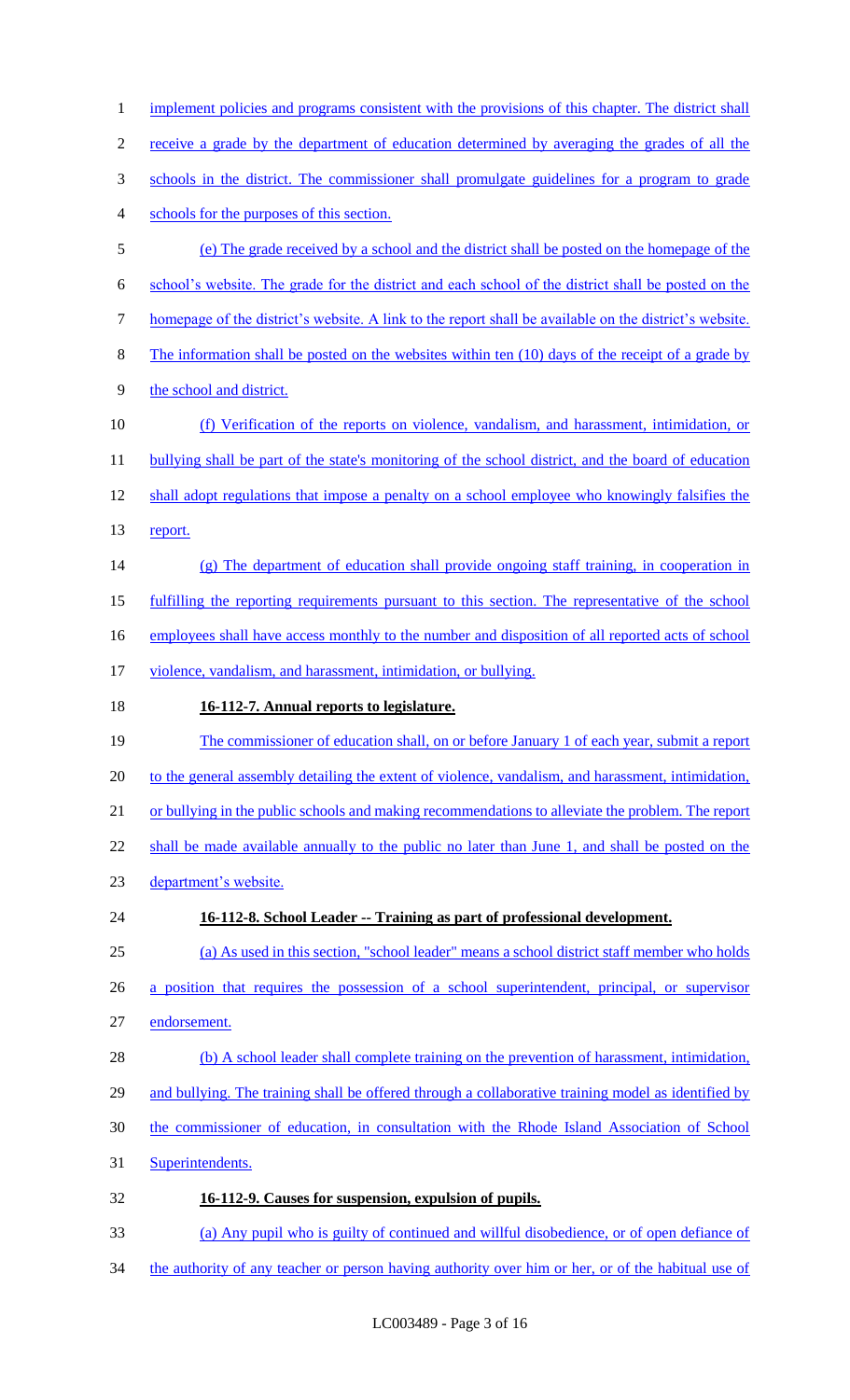1 profanity or of obscene language, or who shall cut, deface or otherwise injure any school property, 2 shall be liable to punishment and to suspension or expulsion from school. 3 (b) Conduct which shall constitute good cause for suspension or expulsion of a pupil guilty 4 of such conduct shall include, but not be limited to, any of the following: 5 (1) Continued and willful disobedience; 6 (2) Open defiance of the authority of any teacher or person, having authority over him or 7 her; 8 (3) Conduct of such character as to constitute a continuing danger to the physical well-9 being of other pupils; 10 (4) Physical assault upon another pupil; 11 (5) Taking, or attempting to take, personal property or money from another pupil, or from 12 his or her presence, by means of force or fear; 13 (6) Willfully causing, or attempting to cause, substantial damage to school property; 14 (7) Participation in an unauthorized occupancy by any group of pupils or others of any part 15 of any school or other building owned by any school district, and failure to leave such school or 16 other facility promptly after having been directed to do so by the principal or other person then in 17 charge of such building or facility; 18 (8) Incitement which is intended to and does result in unauthorized occupation by any 19 group of pupils or others of any part of a school or other facility owned by any school district; 20 (9) Incitement which is intended to and does result in truancy by other pupils; 21 (10) Knowing possession or knowing consumption without legal authority of alcoholic 22 beverages or controlled dangerous substances on school premises, or being under the influence of 23 intoxicating liquor or controlled dangerous substances while on school premises; and 24 (11) Harassment, intimidation, or bullying. 25 **16-112-10. Harassment and bullying prevention policies -- Definitions.**  26 (a) "Electronic communication" means a communication transmitted by means of an 27 electronic device, including, but not limited to, a telephone, cellular phone, computer, or pager; 28 (b) "Harassment, intimidation or bullying" means any gesture, any written, verbal or 29 physical act, or any electronic communication, whether it be a single incident or a series of 30 incidents, that is reasonably perceived as being motivated either by any actual or perceived 31 characteristic, such as race, color, religion, ancestry, national origin, gender, sexual orientation, 32 gender identity and expression, or a mental, physical or sensory disability, or by any other 33 distinguishing characteristic, that takes place on school property, at any school-sponsored function, 34 on a school bus, or off school grounds, that substantially disrupts or interferes with the orderly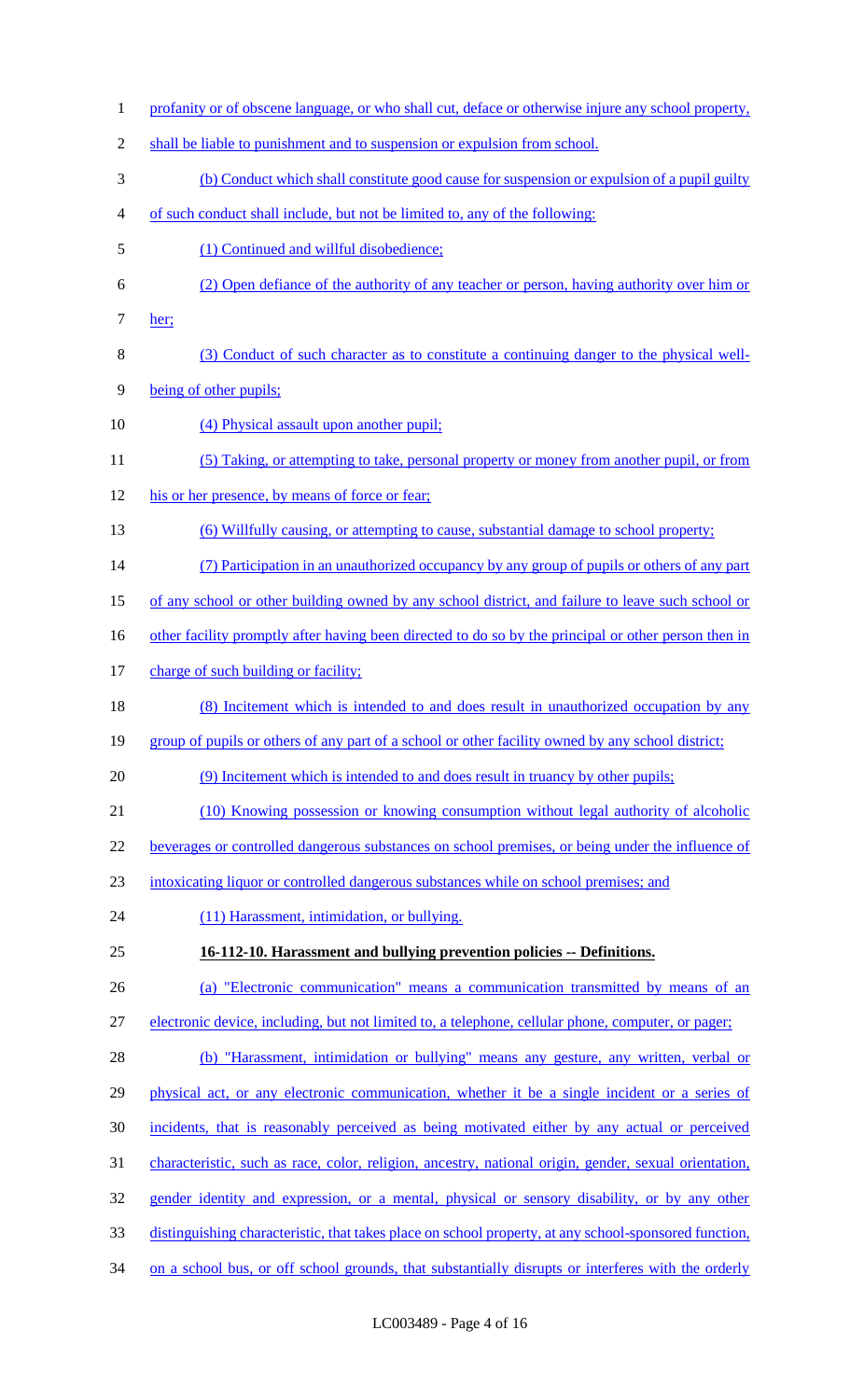- 1 operation of the school or the rights of other students and that:
- (1) A reasonable person should know, under the circumstances, will have the effect of physically or emotionally harming a student or damaging the student's property, or placing a student in reasonable fear of physical or emotional harm to his or her person or damage to his or her property; (2) Has the effect of insulting or demeaning any student or group of students; or (3) Creates a hostile educational environment for the student by interfering with a student's education or by severely or pervasively causing physical or emotional harm to the student. **16-112-11. Harassment and bullying prevention policies.**  (a) Each school district shall adopt a policy prohibiting harassment, intimidation or 11 bullying on school property, at a school-sponsored function or on a school bus. The school district 12 shall adopt the policy through a process that includes representation of parents or guardians, school 13 employees, volunteers, students, administrators, and community representatives. 14 (b) A school district shall have local control over the content of the policy, except that the 15 policy shall contain, at a minimum, the following components: 16 (1) A statement prohibiting harassment, intimidation or bullying of a student; (2) A definition of harassment, intimidation or bullying; 18 (3) A description of the type of behavior expected from each student; (4) Consequences and appropriate remedial action for a person who commits an act of harassment, intimidation or bullying; (5) A procedure for reporting an act of harassment, intimidation or bullying, including a provision that permits a person to report an act of harassment, intimidation or bullying anonymously; however, this shall not be construed to permit formal disciplinary action solely on 24 the basis of an anonymous report; (i) All acts of harassment, intimidation, or bullying shall be reported verbally to the school 26 principal on the same day when the school employee or contracted service provider witnessed or received reliable information regarding any such incident. The principal shall inform the parents or guardians of all students involved in the alleged incident, and may discuss, as appropriate, the availability of counseling and other intervention services. All acts of harassment, intimidation, or bullying shall be reported in writing to the school principal within two (2) school days of when the school employee or contracted service provider witnessed or received reliable information that a student had been subject to harassment, intimidation, or bullying. (6) A procedure for prompt investigation of reports of violations and complaints, which
- 34 procedure shall at a minimum provide that: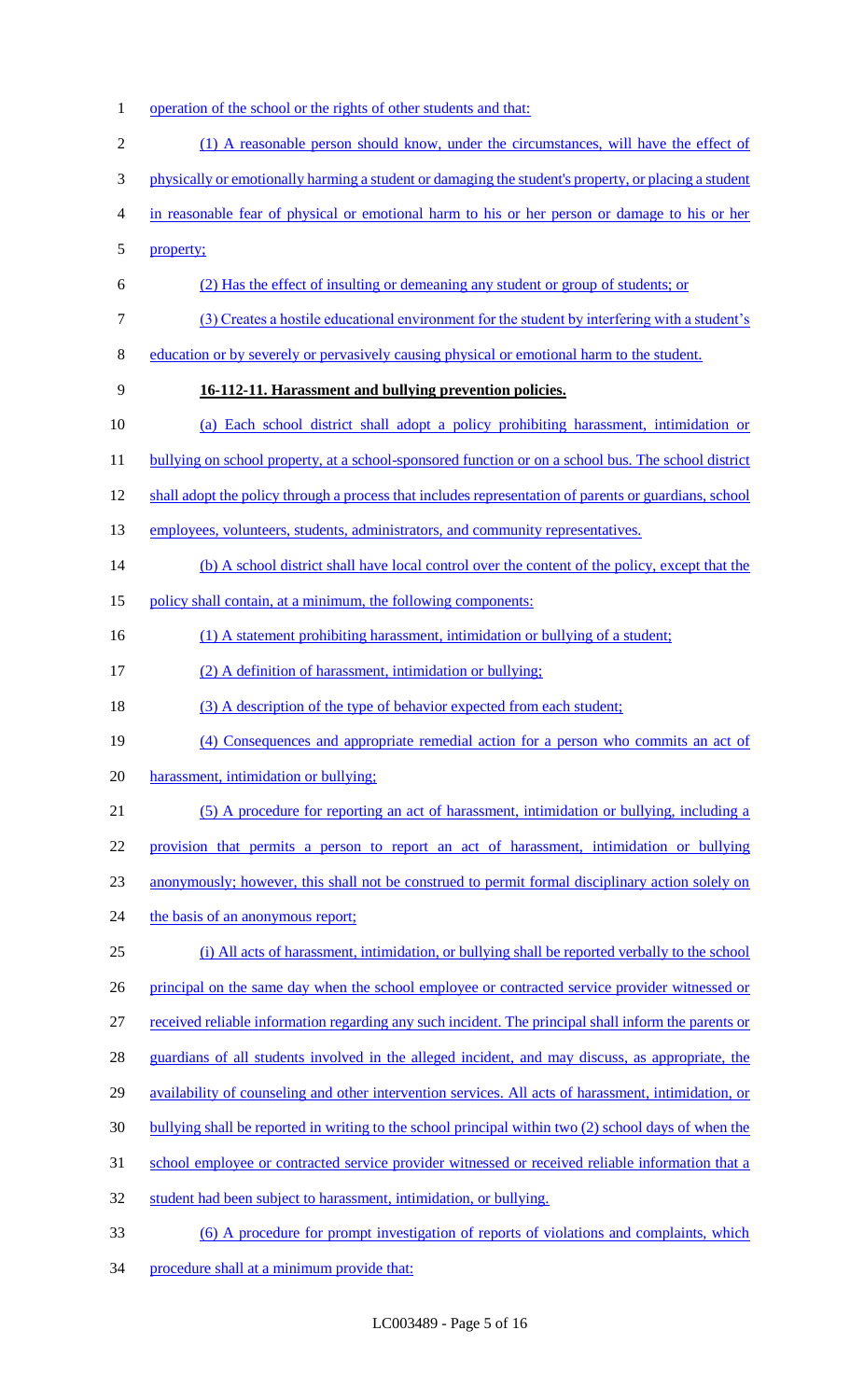1 (i) The investigation shall be initiated by the principal or the principal's designee within 2 one school day of the report of the incident and shall be conducted by a school anti-bullying 3 specialist. The principal may appoint additional personnel who are not school anti-bullying 4 specialists to assist in the investigation. The investigation shall be completed as soon as possible, 5 but not later than ten (10) school days from the date of the written report of the incident of 6 harassment, intimidation, or bullying. In the event that there is information relative to the 7 investigation that is anticipated but not yet received by the end of the ten (10) day period, the school 8 anti-bullying specialist may amend the original report of the results of the investigation to reflect 9 the information; 10 (ii) The results of the investigation shall be reported to the superintendent of schools within 11 two (2) school days of the completion of the investigation, and the superintendent may decide to 12 provide intervention services, establish training programs to reduce harassment, intimidation, or 13 bullying and enhance school climate, impose discipline, order counseling as a result of the findings 14 of the investigation, or take or recommend other appropriate action; 15 (iii) The results of each investigation shall be reported to the board of education no later 16 than the date of the board of education meeting next following the completion of the investigation, 17 along with information on any services provided, training established, discipline imposed, or other 18 action taken or recommended by the superintendent; 19 (iv) Parents or guardians of the students who are parties to the investigation shall be entitled 20 to receive information about the investigation, in accordance with federal and state law and 21 regulation, including the nature of the investigation, whether the district found evidence of 22 harassment, intimidation, or bullying, or whether discipline was imposed or services provided to 23 address the incident of harassment, intimidation, or bullying. This information shall be provided in 24 writing within five (5) school days after the results of the investigation are reported to the board. A 25 parent or guardian may request a hearing before the board after receiving the information, and the 26 hearting shall be held within ten (10) days of the request. The board shall meet in executive session 27 for the hearing to protect the confidentiality of the students. At the hearing the board may hear from 28 the school anti-bullying specialist about the incident, recommendations for discipline or services, 29 and any programs instituted to reduce such incidents; 30 (v) At the next board of education meeting following its receipt of the report, the board 31 shall issue a decision, in writing, to affirm, reject, or modify the superintendent's decision. The 32 board's decision may be appealed to the commissioner of education, in accordance with the 33 procedures set forth in law and regulation, no later than ninety (90) days after the issuance of the 34 board's decision; and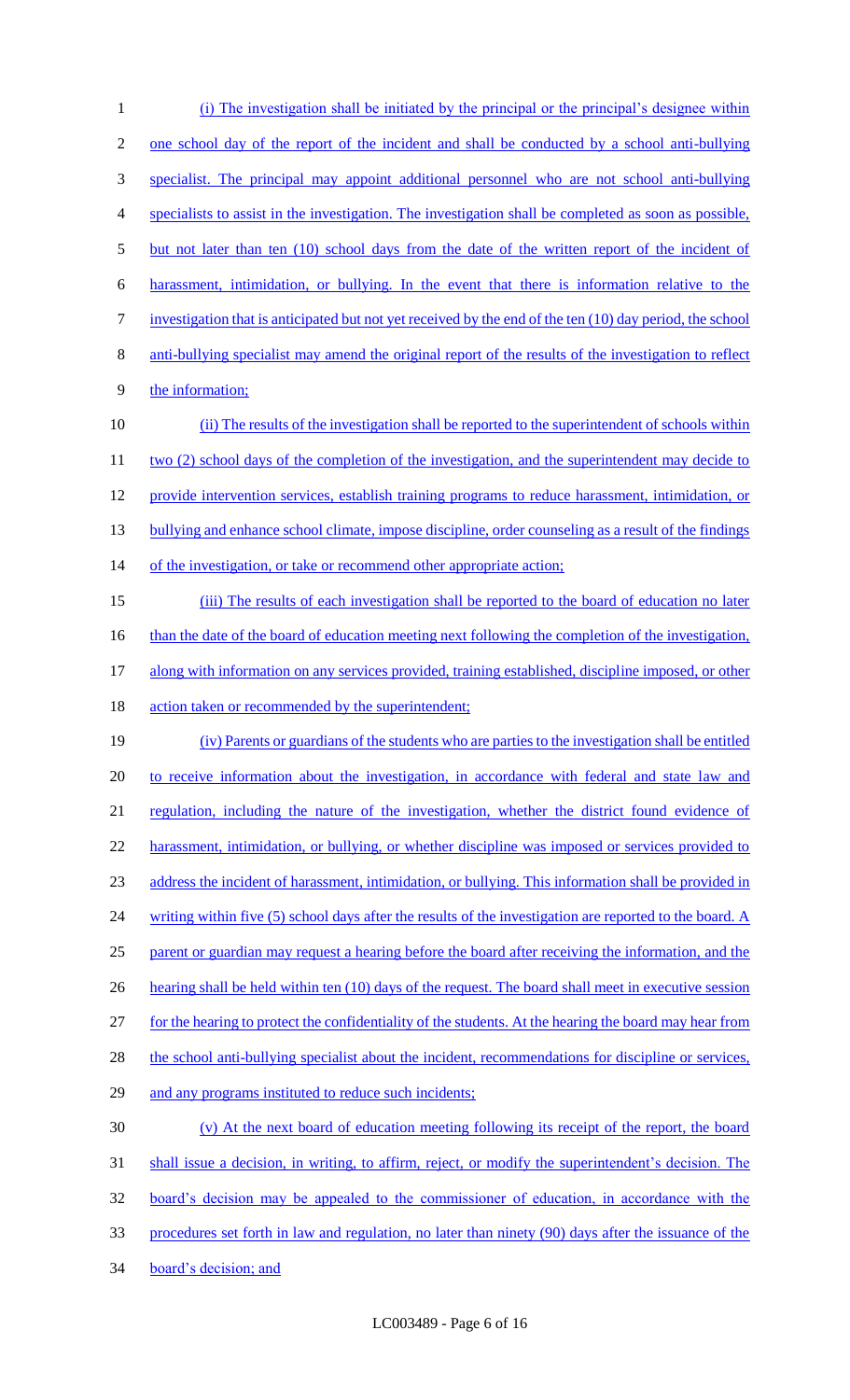(7) The range of ways in which a school will respond once an incident of harassment, 2 intimidation or bullying is identified, which shall be defined by the principal in conjunction with the school anti-bullying specialist, but shall include an appropriate combination of counseling, support services, intervention services, and other programs, as defined by the commissioner; (8) A statement that prohibits reprisal or retaliation against any person who reports an act of harassment, intimidation or bullying and the consequence and appropriate remedial action for a person who engages in reprisal or retaliation; (9) Consequences and appropriate remedial action for a person found to have falsely accused another as a means of retaliation or as a means of harassment, intimidation or bullying; 10 (10) A statement of how the policy is to be publicized, including notice that the policy 11 applies to participation in school-sponsored functions; (11) A requirement that a link to the policy be prominently posted on the home page of the 13 school district's website and distributed annually to parents and guardians who have children 14 enrolled in a school in the school district; and (12) A requirement that the name, school phone number, school address and school email 16 address of the district anti-bullying coordinator be listed on the home page of the school district's website and that on the home page of each school's website the name, school phone number, school address and school email address of the school anti-bullying specialist and the district anti-bullying coordinator be listed. The information concerning the district anti-bullying coordinator and the 20 school anti-bullying specialists shall also be maintained on the department's website. (c) A school district shall adopt a policy and transmit a copy of its policy to each school 22 district superintendent. A school district shall annually conduct a re-evaluation, reassessment, and review of its policy, making any necessary revisions and additions. The board shall include input from the school anti-bullying specialists in conducting its re-evaluation, reassessment, and review. The district shall transmit a copy of the revised policy to the department of education within thirty 26 (30) school days of the revision. (d) To assist school districts in developing policies for the prevention of harassment, 28 intimidation, or bullying, the commissioner of education shall develop a model policy applicable 29 to grades kindergarten through twelve (K-12). This model policy shall be issued no later than January 1, 2023. (e) The commissioner shall adopt amendments to the model policy no later than ninety (90) days after the effective date of that act and shall subsequently update the model policy as the commissioner deems necessary. (f) Notice of the school district's policy shall appear in any publication of the school district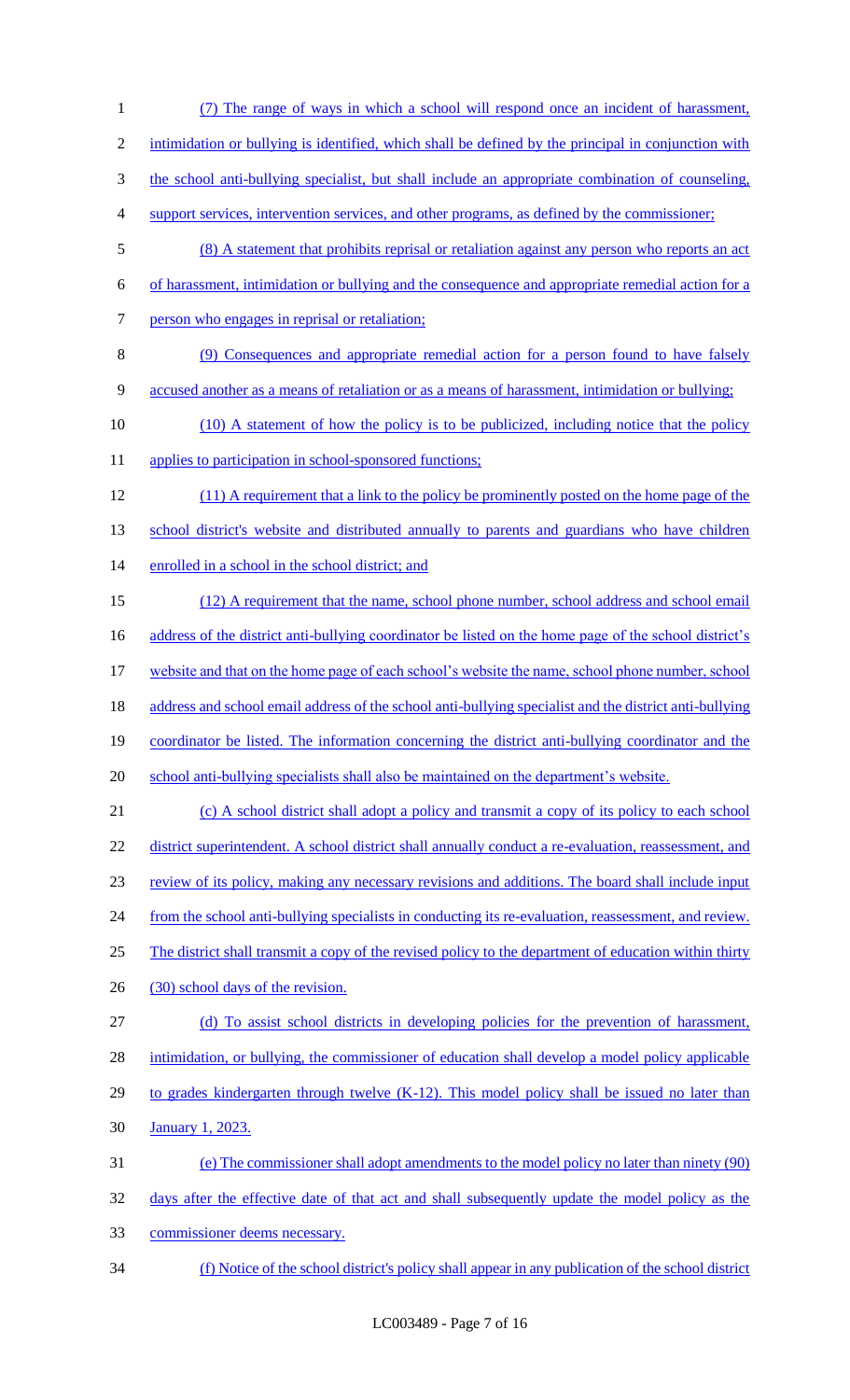- 1 that sets forth the comprehensive rules, procedures and standards of conduct for schools within the
- school district, and in any student handbook.
- (g) Nothing in this section shall prohibit a school district from adopting a policy that includes components that are more stringent than the components set forth in this section.
- 

#### **16-112-12. Reprisal, retaliation, false accusation prohibited.**

 (a) A member of a board of education, school employee, student or volunteer shall not engage in reprisal, retaliation or false accusation against a victim, witness or one with reliable information about an act of harassment, intimidation or bullying.

- (b) A member of a board of education, school employee, contracted service provider, 10 student or volunteer who has witnessed, or has reliable information that a student has been subject 11 to, harassment, intimidation or bullying shall report the incident to the appropriate school official 12 designated by the school district's policy, or to any school administrator or safe schools resource 13 officer, who shall immediately initiate the school district's procedures concerning school bullying. 14 (c) A member of a board of education or a school employee who promptly reports an incident of harassment, intimidation or bullying, to the appropriate school official designated by 16 the school district's policy, or to any school administrator or safe schools resource officer, and who makes this report in compliance with the procedures in the district's policy, is immune from a cause
- of action for damages arising from any failure to remedy the reported incident.
- 19 (d) A school administrator who receives a report of harassment, intimidation, or bullying from a district employee, and fails to initiate or conduct an investigation, or who should have known of an incident of harassment, intimidation, or bullying and fails to take sufficient action to minimize or eliminate the harassment, intimidation, or bullying, may be subject to disciplinary action.
- 

#### **16-112-13. Establishment of bullying prevention programs or approaches.**

 (a) Schools and school districts shall annually establish, implement, document, and assess bullying prevention programs or approaches, and other initiatives involving school staff, students, 26 administrators, volunteers, parents, law enforcement and community members. The programs or approaches shall be designed to create school-wide conditions to prevent and address harassment, intimidation, and bullying.

- 29 (b) A school district may apply to the department of education for a grant to be used for
- programs or approaches established pursuant to this subsection, to the extent funds are appropriated
- for these purposes or funds are made available.
- (c) A school district shall:
- (1) Provide training on the school district's harassment, intimidation, or bullying policies
- 34 to school employees and volunteers who have significant contact with students;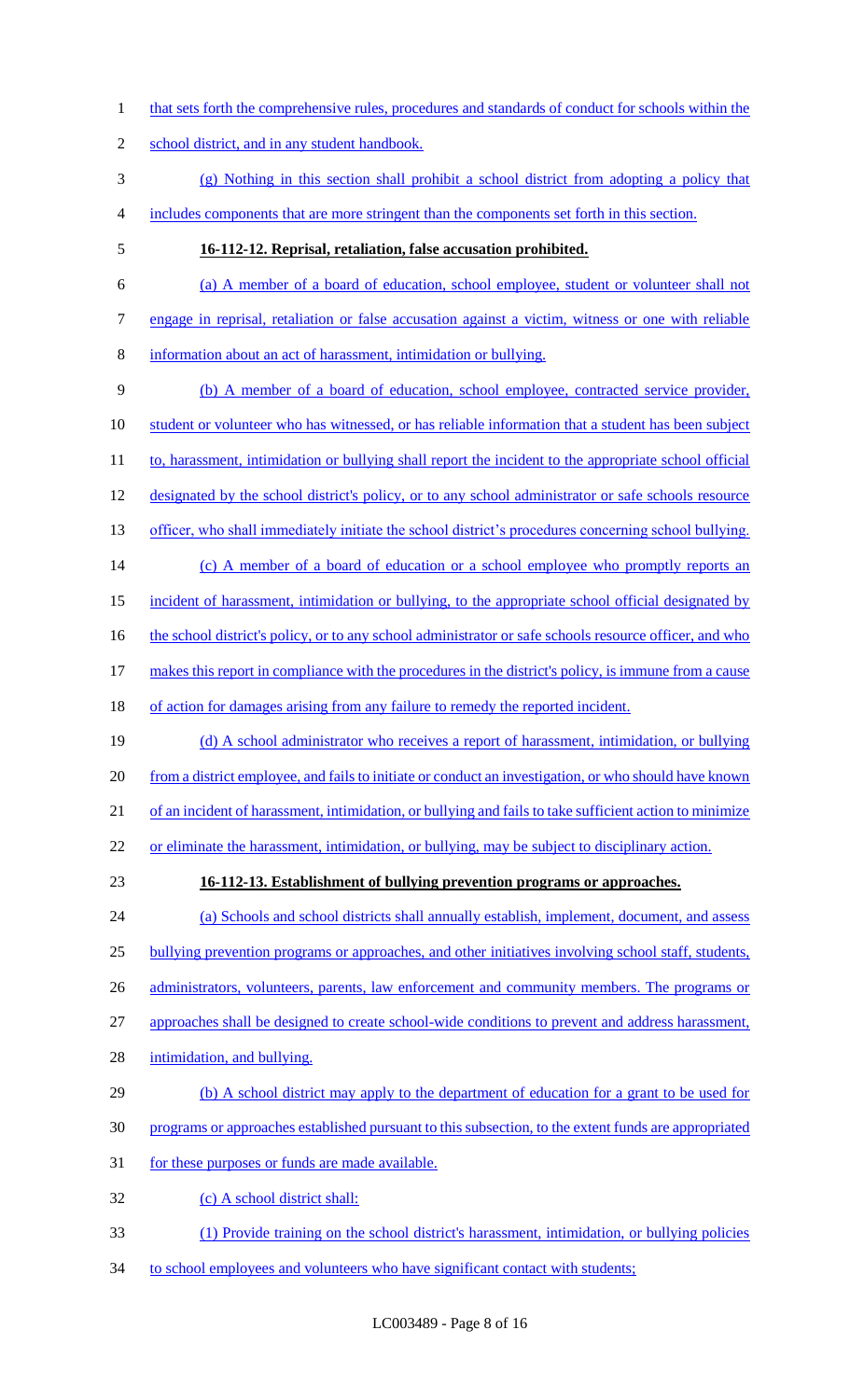| $\mathbf{1}$   | (2) Ensure that the training includes instruction on preventing bullying on the basis of             |
|----------------|------------------------------------------------------------------------------------------------------|
| $\overline{2}$ | protected categories and other distinguishing characteristics that may incite incidents of           |
| 3              | discrimination, harassment, intimidation, or bullying; and                                           |
| 4              | (3) Develop a process for discussing the district's harassment, intimidation or bullying             |
| 5              | policy with students.                                                                                |
| 6              | (d) Information regarding the school district policy against harassment, intimidation or             |
| 7              | bullying shall be incorporated into a school's employee training program and shall be provided to    |
| 8              | full-time and part-time staff, volunteers who have significant contact with students, and those      |
| 9              | persons contracted by the district to provide services to students.                                  |
| 10             | 16-112-14. Training course for safe schools resource officers, liaisons to law                       |
| 11             | enforcement.                                                                                         |
| 12             | (a) The department of education, in collaboration with the attorney general and state police,        |
| 13             | shall develop a training course for safe schools resource officers and public school employees       |
| 14             | assigned by a board of education to serve as a school liaison to law enforcement. The department     |
| 15             | of education, in collaboration with the attorney general and state police, shall ensure that the     |
| 16             | training course is developed within one hundred eighty (180) days of the effective date of this act. |
| 17             | The course shall at a minimum provide comprehensive and consistent training in current school        |
| 18             | resource officer practices and concepts. The course shall include training in the protection of      |
| 19             | students from harassment, intimidation, and bullying, including incidents which occur through        |
| 20             | electronic communication. The course shall be made available to:                                     |
| 21             | (1) Any law enforcement officer or public school employee referred by the board of                   |
| 22             | education of the public school to which assignment as a safe schools resource officer or school      |
| 23             | liaison to law enforcement is sought; and                                                            |
| 24             | (2) Any safe schools resource officer or school liaison to law enforcement assigned to a             |
| 25             | public school.                                                                                       |
| 26             | (b) The training course developed by the commission pursuant to subsection (a) of this               |
| 27             | section shall be offered at each school approved by the department of education to provide police    |
| 28             | training courses. The department of education, in consultation with the attorney general and state   |
| 29             | police shall ensure that an individual assigned to instruct the course is proficient and experienced |
| 30             | in current school resource officer practices and concepts.                                           |
| 31             | (c) The department of education shall award a certificate to each individual who                     |
| 32             | successfully completes the course.                                                                   |
| 33             | 16-112-15. Policy to include certain incidents occurring off school grounds.                         |
| 34             | The policy adopted by each school district shall include provisions for appropriate                  |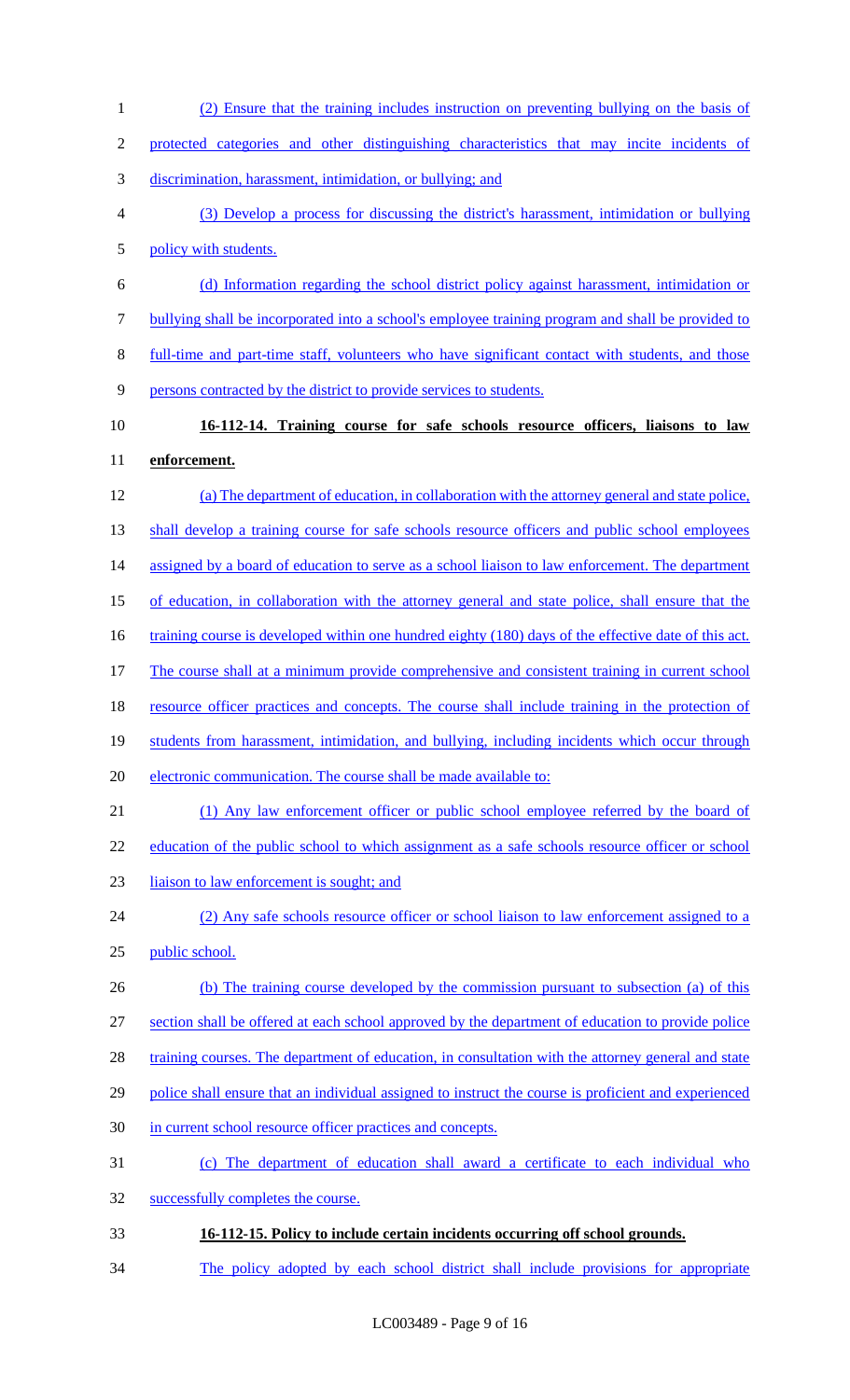1 responses to harassment, intimidation, or bullying that occurs off school grounds, in cases in which a school employee is made aware of such actions. The responses to harassment, intimidation, or bullying that occurs off school grounds shall be consistent with the department of education's code of student conduct and other provisions of the board's policy on harassment, intimidation, or bullying. **16-112-16. Appointment of school anti-bullying specialists, coordinator.**  (a) The principal in each school in a school district shall appoint a school anti-bullying specialist. When a school guidance counselor, school psychologist, or another individual similarly trained is currently employed in the school, the principal shall appoint that individual to be the school anti-bullying specialist. If no individual meeting this criteria is currently employed in the 11 school, the principal shall appoint a school anti-bullying specialist from currently employed school personnel. The school anti-bullying specialist shall: 13 (1) Create and chair the school safety team; (2) Lead the investigation of incidents of harassment, intimidation, and bullying in the 15 school; and (3) Act as the primary school official responsible for preventing, identifying, and 17 addressing incidents of harassment, intimidation, and bullying in the school. (b) The superintendent of schools shall appoint a district anti-bullying coordinator. The 19 superintendent shall make every effort to appoint an employee of the school district to this position. The district anti-bullying coordinator shall: (1) Be responsible for coordinating and strengthening the school district's policies to prevent, identify, and address harassment, intimidation, and bullying of students; (2) Collaborate with school anti-bullying specialists in the district, the board of education, 24 and the superintendent of schools to prevent, identify, and respond to harassment, intimidation, and bullying of students in the district; (3) Provide data, in collaboration with the superintendent of schools, to the department of education regarding harassment, intimidation, and bullying of students; and 28 (4) Execute such other duties related to school harassment, intimidation, and bullying as requested by the superintendent of schools. (c) The district anti-bullying coordinator shall meet at least twice a school year with the 31 school anti-bullying specialists in the district to discuss and strengthen procedures and policies to prevent, identify, and address harassment, intimidation, and bullying in the district. **16-112-17. School safety teams.**  (a) A school district shall form a school safety team in each school in the district to develop,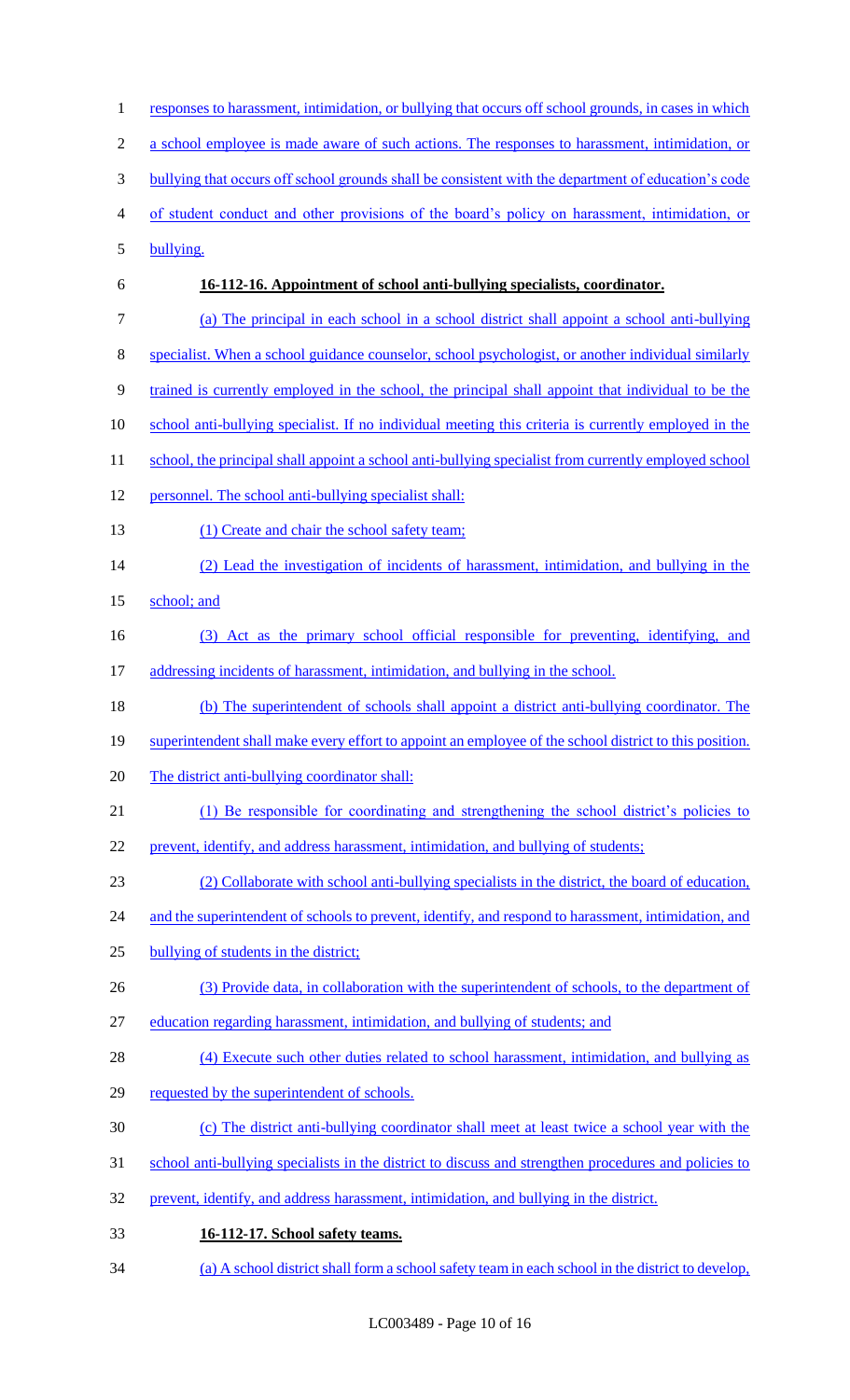foster, and maintain a positive school climate by focusing on the on-going, systemic process and practices in the school and to address school climate issues such as harassment, intimidation, or bullying. A school safety team shall meet at least two (2) times per school year. (b) A school safety team shall consist of the principal or his designee who, if possible, shall 5 be a senior administrator in the school and the following appointees of the principal: a teacher in the school; a school anti-bullying specialist; a parent of a student in the school; and other members to be determined by the principal. The school anti-bullying specialist shall serve as the chair of the school safety team. (c) The school safety team shall: (1) Receive any complaints of harassment, intimidation, or bullying of students that have 11 been reported to the principal; (2) Receive copies of any report prepared after an investigation of an incident of 13 harassment, intimidation, or bullying; (3) Identify and address patterns of harassment, intimidation, or bullying of students in the 15 school; 16 (4) Review and strengthen school climate and the policies of the school in order to prevent 17 and address harassment, intimidation, or bullying of students; (5) Educate the community, including students, teachers, administrative staff, and parents, 19 to prevent and address harassment, intimidation, or bullying of students; (6) Participate in the training which the principal or the district anti-bullying coordinator 21 may request; (7) Collaborate with the district anti-bullying coordinator in the collection of district-wide data and in the development of district policies to prevent and address harassment, intimidation, or 24 bullying of students; and (8) Execute such other duties related to harassment, intimidation, and bullying as requested 26 by the principal or district anti-bullying coordinator. (d) The members of a school safety team shall be provided professional development 28 opportunities that address effective practices of successful school climate programs or approaches. (e) Notwithstanding any provision of this section to the contrary, a parent who is a member of the school safety team shall not participate in the activities of the team set forth in subsection 31 (c)(1), (c)(2), or (c)(3) of this section or any other activities of the team which may compromise 32 the confidentiality of a student. **16-112-18. Program required for teaching certification.**  (a) Beginning with the 2022-2023 school year, all new candidates for teaching certification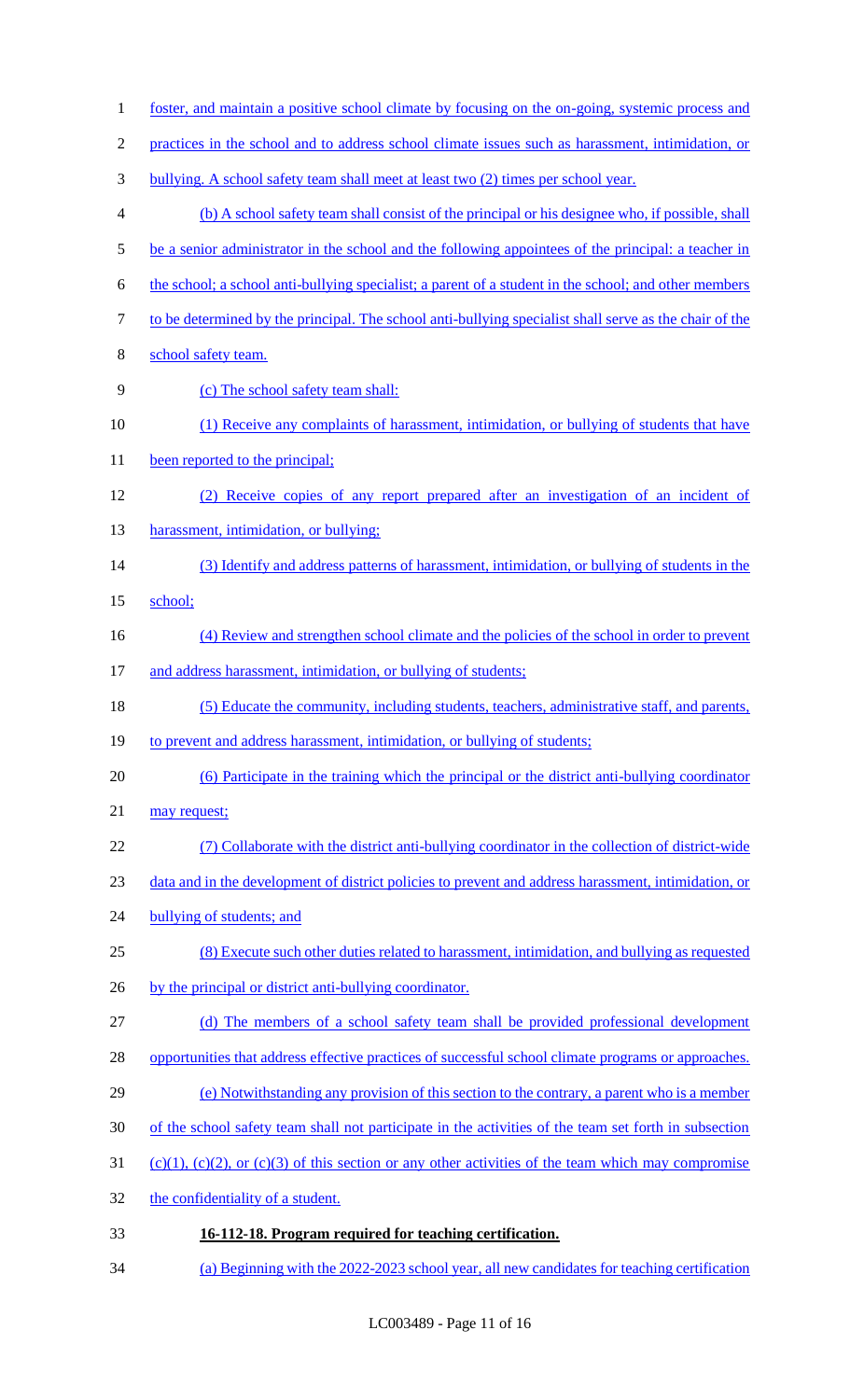- 1 who have completed a teacher preparation program at a regionally-accredited institution of higher
- education shall have satisfactorily completed a program on harassment, intimidation, and bullying
- prevention.
- (b) Beginning with the 2022-2023 school year, any person seeking certification through
- 5 the alternate route shall, within one year of being employed, satisfactorily complete a program on
- harassment, intimidation, and bullying prevention approved by the department of education.
- (c) The department of education shall establish the appropriate requirements of the program
- on harassment, intimidation, and bullying prevention.
- (d) The department of education shall, as part of the professional development requirement
- established by the state board for public school teachers, require each public school teacher to
- 11 complete at least two (2) hours of instruction on harassment, intimidation, or bullying prevention
- in each professional development period.
- **16-112-19. Program required for administrative and supervisory certification.**
- 14 Beginning with the 2022-2023 school year, all candidates for administrative and
- supervisory certification shall have satisfactorily completed a program on harassment, intimidation,
- 16 and bullying prevention.
- **16-112-20. Development of guidance document.**
- (a) The department of education, in consultation with the attorney general and state police,
- 19 shall develop a guidance document for use by parents or guardians, students, and school districts
- to assist in resolving complaints concerning student harassment, intimidation, or bullying behaviors
- 21 by school districts. The document shall include:
- 22 (1) A school district's obligations to prevent bullying;
- (2) Best practices for the prevention, intervention, and remediation of harassment,
- 24 intimidation, or bullying in schools, including methods to identify and assist student populations at
- high risk for harassment, intimidation, or bullying;
- 26 (3) A clear explanation of the procedures for petitioning the commissioner of education; or
- designee, to hear and decide disputes; and
- 28 (4) A clear explanation of the process for appealing final agency determinations to the
- superior court.
- (b) The guidance document shall be available on the department of education, attorney
- general and state police website and on every school district's website site at an easily accessible
- location.
- **16-112-21. Establishment of formal protocol for investigating a complaint.**
- (a) The commissioner of education shall establish a formal protocol pursuant to which the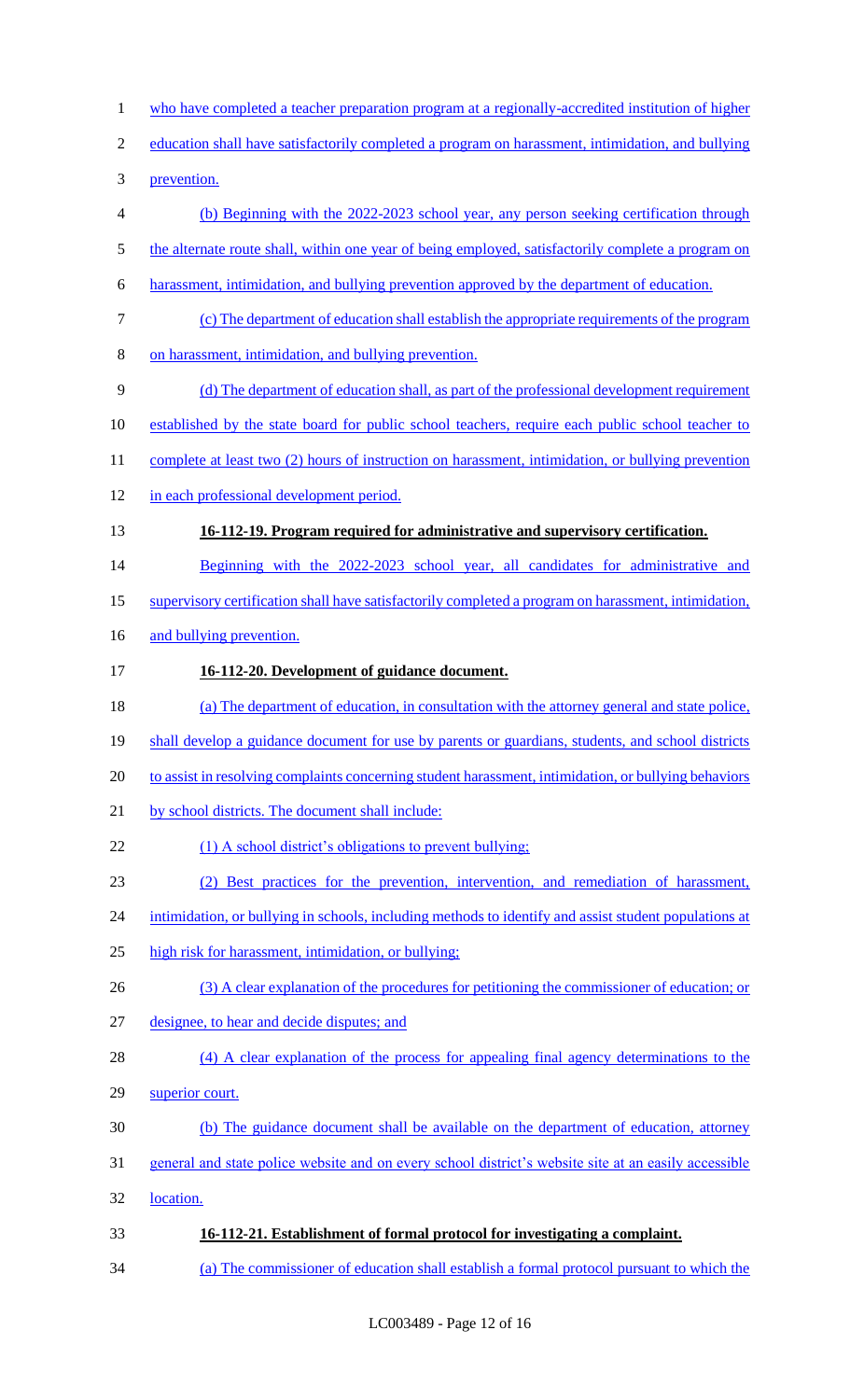- 1 department of education shall investigate a complaint that documents an allegation of bullying by
- 2 a school district located within the district, when the complaint has not been adequately addressed
- 3 on the local level. The department of education shall report its findings, and if appropriate, issue an
- 4 order for the school district to develop and implement corrective actions that are specific to the
- 5 facts of the case.
- 6 (b) The commissioner shall ensure that the personnel of the office of the superintendent of 7 schools who are responsible for conducting the investigations receive training and technical support 8 on the use of the complaint investigation protocol.
- 

#### 9 **16-112-22. In-service workshops, training programs.**

10 (a) The commissioner of education, in consultation with the attorney general, state police 11 and recognized experts in school bullying from a cross section of academia, child advocacy 12 organizations, nonprofit organizations, professional associations, and government agencies, shall 13 establish in-service workshops and training programs to train selected public school employees to 14 act as district anti-bullying coordinators and school anti-bullying specialists. The commissioner 15 shall seek to make the workshops and training programs available and administered online through 16 the department's website or other existing online resources. The commissioner shall evaluate the 17 effectiveness of the consulting group on an annual basis. The in-service training programs may 18 utilize the offices of the superintendent of schools, or such other institutions, agencies, or persons 19 as the commissioner deems appropriate. The board of education shall provide time for the in-service 20 training during the usual school schedule in order to ensure that appropriate personnel are prepared 21 to act in the district as district anti-bullying coordinators and school anti-bullying specialists. 22 (b) Upon completion of the initial in-service training program, the commissioner shall

23 ensure that programs and workshops that reflect the most current information on harassment,

24 intimidation, and bullying in schools are prepared and made available to district anti-bullying

25 coordinators and school anti-bullying specialists at regular intervals.

#### 26 **16-112-23. Development of online tutorial, test.**

27 The commissioner of education shall develop and make available on the department of

28 education's website, an online tutorial on harassment, intimidation, and bullying. The online

- 29 tutorial shall, at a minimum, include best practices in the prevention of harassment, intimidation,
- 30 and bullying, applicable laws, and such other information that the commissioner determines to be
- 31 appropriate. The online tutorial shall be accompanied by a test to assess a person's understanding
- 32 of the information provided in the tutorial.
- 33 **16-112-24. Bullying prevention fund.**
- 34 (a) There is created a special fund in the department of education, which shall be designated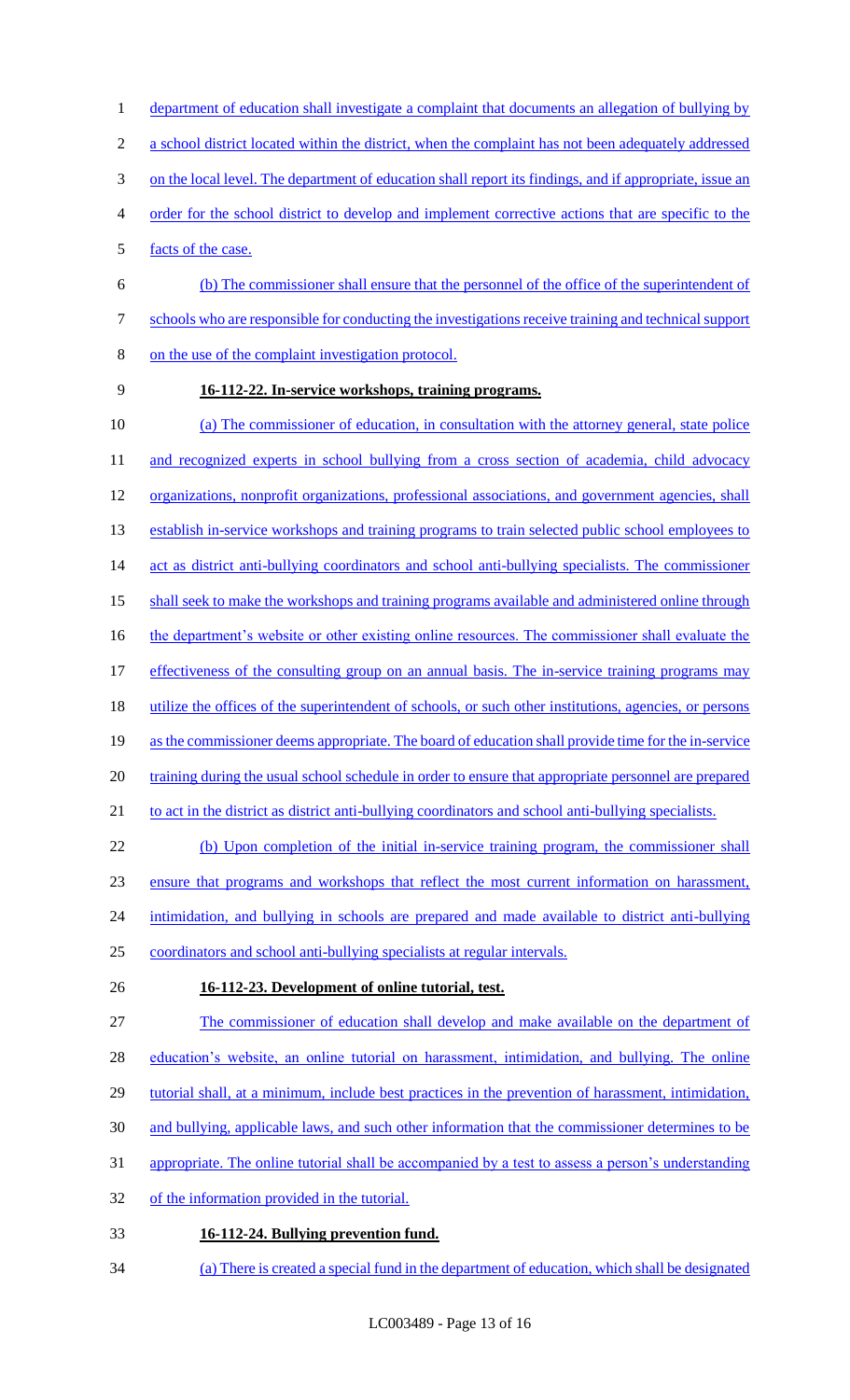1 the "bullying prevention fund." The fund shall be maintained in a separate account and administered 2 by the commissioner to carry out the provisions of this chapter. The fund shall consist of: 3 (1) Any monies appropriated by the state for the purposes of the fund; 4 (2) Any monies donated for the purposes of the fund; and 5 (3) All interest and investment earnings received on monies in the fund. 6 (b) The fund shall be used to offer grants to school districts to provide training on 7 harassment, intimidation, and bullying prevention and on the effective creation of positive school 8 climates. 9 **16-112-25. Week of respect.**  10 The week beginning with the first Monday in October of each year is designated as a "Week" 11 of Respect" in Rhode Island. School districts, in order to recognize the importance of character 12 education, shall observe the week by providing age-appropriate instruction focusing on preventing 13 harassment, intimidation, or bullying. Throughout the school year the school district shall provide 14 ongoing age-appropriate instruction on preventing harassment, intimidation, and bullying in 15 accordance with the core curriculum content standards. 16 **16-112-26. Adopting of policy by public institutions of higher education.**  17 (a) A public institution of higher education shall adopt a policy to be included in its student 18 code of conduct prohibiting harassment, intimidation, or bullying. The policy shall contain, at a 19 minimum: 20 (1) A statement prohibiting harassment, intimidation, or bullying; 21 (2) Disciplinary actions which may result if a student commits an act of harassment, 22 intimidation, or bullying; and 23 (3) A definition of harassment, intimidation, or bullying that at a minimum includes any 24 gesture, any written, verbal or physical act, or any electronic communication, whether it be a single 25 incident or a series of incidents, that is reasonably perceived as being motivated either by any actual 26 or perceived characteristic, such as race, color, religion, ancestry, national origin, gender, sexual 27 orientation, gender identity and expression, or a mental, physical or sensory disability, or by any 28 other distinguishing characteristic, that takes place on the property of the institution of higher 29 education or at any function sponsored by the institution of higher education, that substantially 30 disrupts or interferes with the orderly operation of the institution or the rights of other students and 31 that: 32 (i) A reasonable person should know, under the circumstances, will have the effect of 33 physically or emotionally harming a student or damaging the student's property, or placing a student 34 in reasonable fear of physical or emotional harm to his or her person or damage to his or her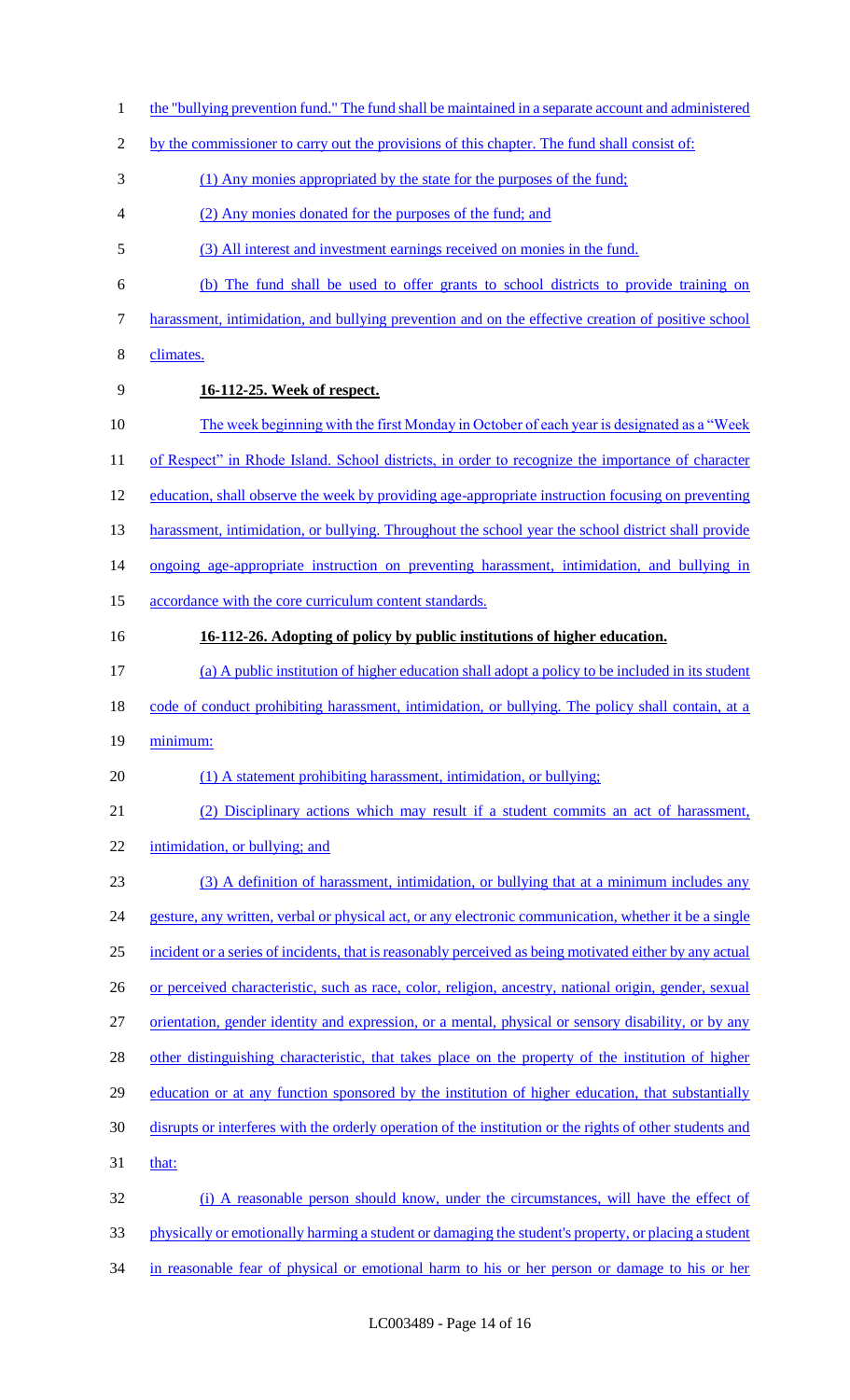## property;

| $\overline{2}$ | (ii) Has the effect of insulting or demeaning any student or group of students; or                      |
|----------------|---------------------------------------------------------------------------------------------------------|
| 3              | (iii) Creates a hostile educational environment for the student by interfering with a                   |
| 4              | student's education or by severely or pervasively causing physical or emotional harm to the student.    |
| 5              | (b) The institution shall distribute the policy by email to each student within seven (7) days          |
| 6              | of the start of each semester and shall post the policy on its website.                                 |
| 7              | 16-112-27. Compliance by nonpublic schools encouraged.                                                  |
| 8              | (a) Nonpublic schools are encouraged to comply with the provisions of this chapter.                     |
| 9              | (b) In the case of a faith-based nonpublic school, no provision in this chapter shall be                |
| 10             | interpreted to prohibit or abridge the legitimate statement, expression or free exercise of the beliefs |
| 11             | or tenets of that faith by the religious organization operating the school or by the school's faculty,  |
| 12             | staff, or student body.                                                                                 |
| 13             | 16-112-28. Inapplicability to certain situations.                                                       |
| 14             | Nothing contained in this chapter shall alter or reduce the rights of a student with a                  |
| 15             | disability with regard to disciplinary actions or to general or special educational services and        |
| 16             | supports.                                                                                               |
| 17             | 16-112-29. Construction.                                                                                |
| 18             | Nothing contained in this chapter shall be construed as affecting the provisions of any                 |
| 19             | <u>collective bargaining agreement or individual contract of employment in effect on the effective</u>  |
| 20             | date of this chapter.                                                                                   |
| 21             | <b>16-112-29. Severability.</b>                                                                         |
| 22             | If any provision of this chapter shall be declared unconstitutional or invalid, the                     |
| 23             | unconstitutionality or invalidity shall in no way affect the validity of any other portion thereof      |
| 24             | which can be given reasonable effect without the part so declared unconstitutional or invalid.          |
| 25             | SECTION 2. This act shall take effect upon passage.                                                     |
|                |                                                                                                         |

 $=$ LC003489 ========